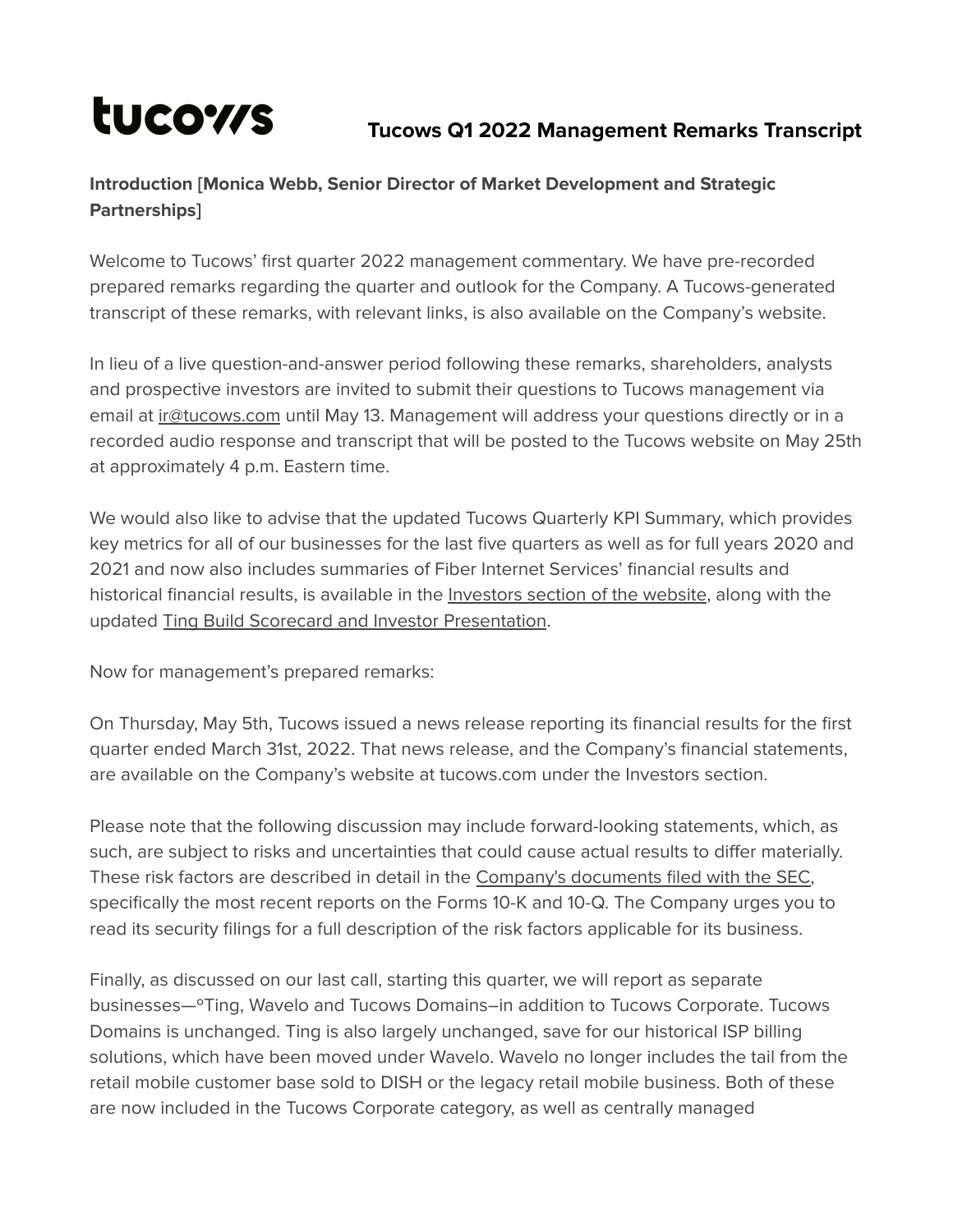administrative expenses. For those that have not done so, I encourage you to watch the [video](https://vimeo.com/675592141/6416c98c10) we posted in February for additional detail and perspective on the rationale for this change.

I would now like to turn the call over to Tucows President and Chief Executive Officer Elliot Noss. Go ahead Elliot.

#### **Management Remarks [Elliot Noss, President and Chief Executive Officer]**

#### **Introduction**

Thanks, Monica.

With this change in our reporting segments, we are also refreshing the format of these remarks, inviting the heads of each of these businesses to deliver the remarks on their own business to let you hear them and, as investors, start to get to know them better.

Also, in the interests of time, starting with this call, I am going to dispense with my review of the overall financial results. This information is readily available in our disclosures, and our CFO, Dave Singh, will cover it in detail in his remarks. We were essentially repeating each other. We hope our shareholders will appreciate our continuing efforts to be thorough but efficient with these commentaries, and of course we are open to feedback.

We will start with Dave Woroch, Chief Executive Officer, Tucows Domains.

#### **Tucows Domains [Dave Woroch, Chief Executive Officer, Tucows Domain Services]**

Thanks Elliot. And for those who don't know me, I've been with the Tucows Domains business since its inception in early 2000, just as the company was preparing to launch its wholesale domain name registration service. Our unique offering completely revolutionized the domain name business for web hosting companies and ISPs. Over the ensuing 22 years, I've been involved in all aspects of our domain business and have been running it for the last five years.

Turning to the most recent quarter, I am pleased to report that Domain Services delivered another quarter of solid performance that once again underscored the consistency of the business.

Revenue for Domain Services for the first quarter was essentially unchanged from the same period of last year, with gross margin down slightly. I will note, however, that gross margin for Q1 last year benefitted from a registry rebate, which happens from time to time, that was not repeated this year. Excluding this rebate, gross margin was in line with that of Q1 last year.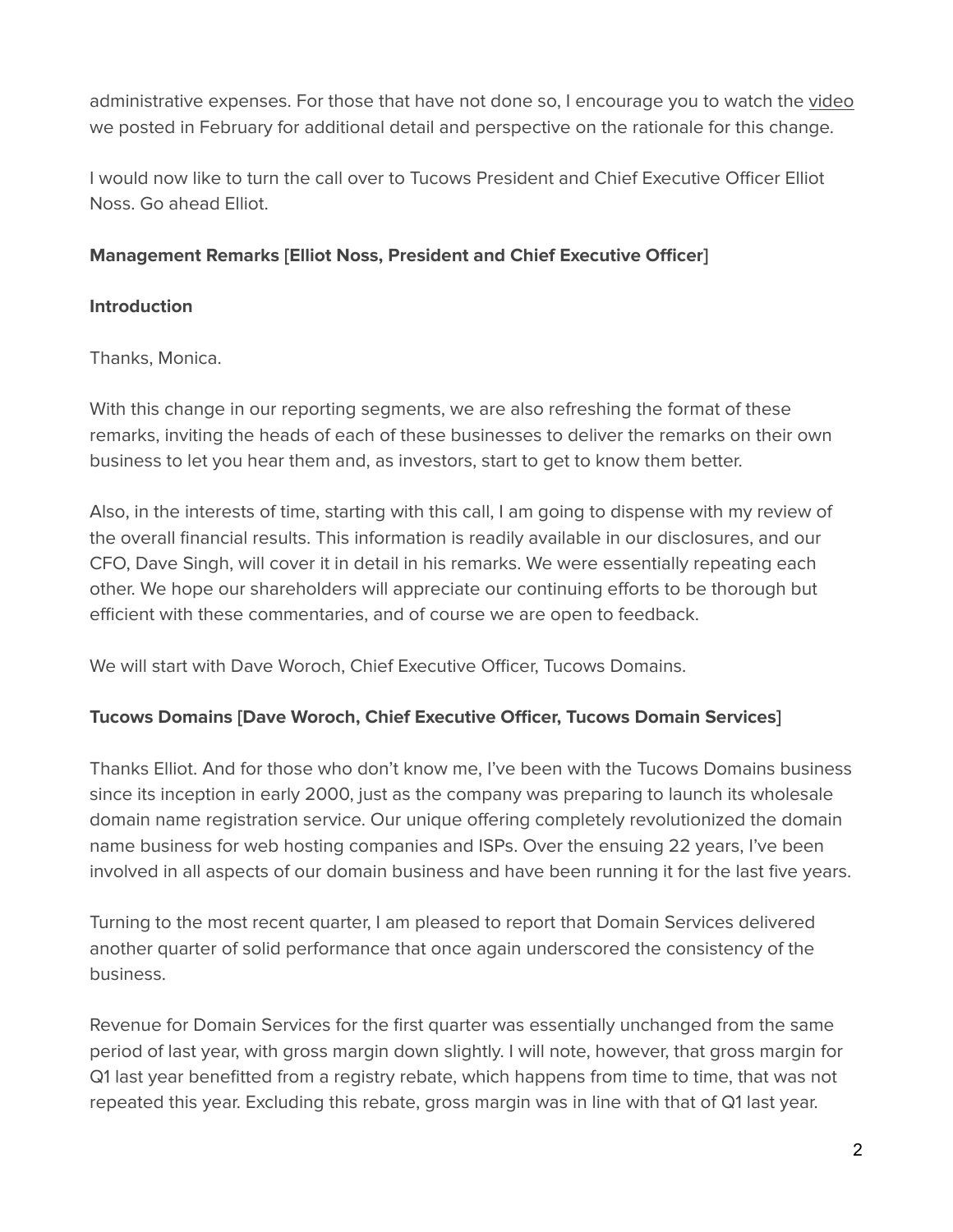Domain Services' adjusted EBITDA, net of the impact of the rebate, decreased 5%. The vast majority of this decrease was the result of the stronger Canadian dollar, which increases operating expenses, mainly due to Canadian-dollar based compensation costs.

While the overall financial performance of the Domains business was very much in line with Q1 of last year, total transactions for the business, as expected, are now settling back in at pre-pandemic levels after the elevated levels in 2020 and 2021. We are seeing signs that these are industry trends. Verisign, the operator of the .com and .net registry, announced their Q1 results last week, commenting that the component of growth attributed to the pandemic has subsided and that their new registrations, at 10.2 million for the quarter, were down 12% year over year. Importantly, I will note here that Tucows' overall combined renewal rate for Q1, which we view as an indicator of the health of the business, remained well above the industry at 81%, also back to our pre-pandemic levels.

In the Wholesale Channel, revenue for Q1 was up just shy of 1% year over year, with gross margin down just under 2%. Excluding the benefit of the rebate to last year's numbers, gross margin was up 4%.

Within the Wholesale Channel, Domain Services' revenue was unchanged from Q1 last year, while gross margin was down 7%, primarily due to the benefit in last year's quarter of the rebate. Excluding the rebate, gross margin was also unchanged year over year.

The Value-Added Services component of the Wholesale Channel once again generated solid growth, with both revenue and gross margin up 11% compared to Q1 last year. The increases continued to be driven by the performance of our expiry stream business, where the secondary market for domain name sales continues to be strong.

In our Retail Channel, revenue decreased 1% and gross margin decreased 10% from Q1 2021. Once again, Retail gross margin was impacted by the transition in Q2 of last year of a number of Enom customers and their domains from our Retail Channel to our Wholesale Channel.

Along with the realignment of the business segments, we have taken the opportunity within Tucows Domains to more closely connect the Tucows parent and the registrar brands. For more than two decades, Tucows has been synonymous with domain registration. In the coming months, you will see a stronger connection of the Tucows brand with our registrar properties, with each anchored by the rich heritage of the Tucows name. It's something that we are all proud of and reflects our two decades of success in building the world's largest wholesale domain registration business and the second largest domain registration business overall.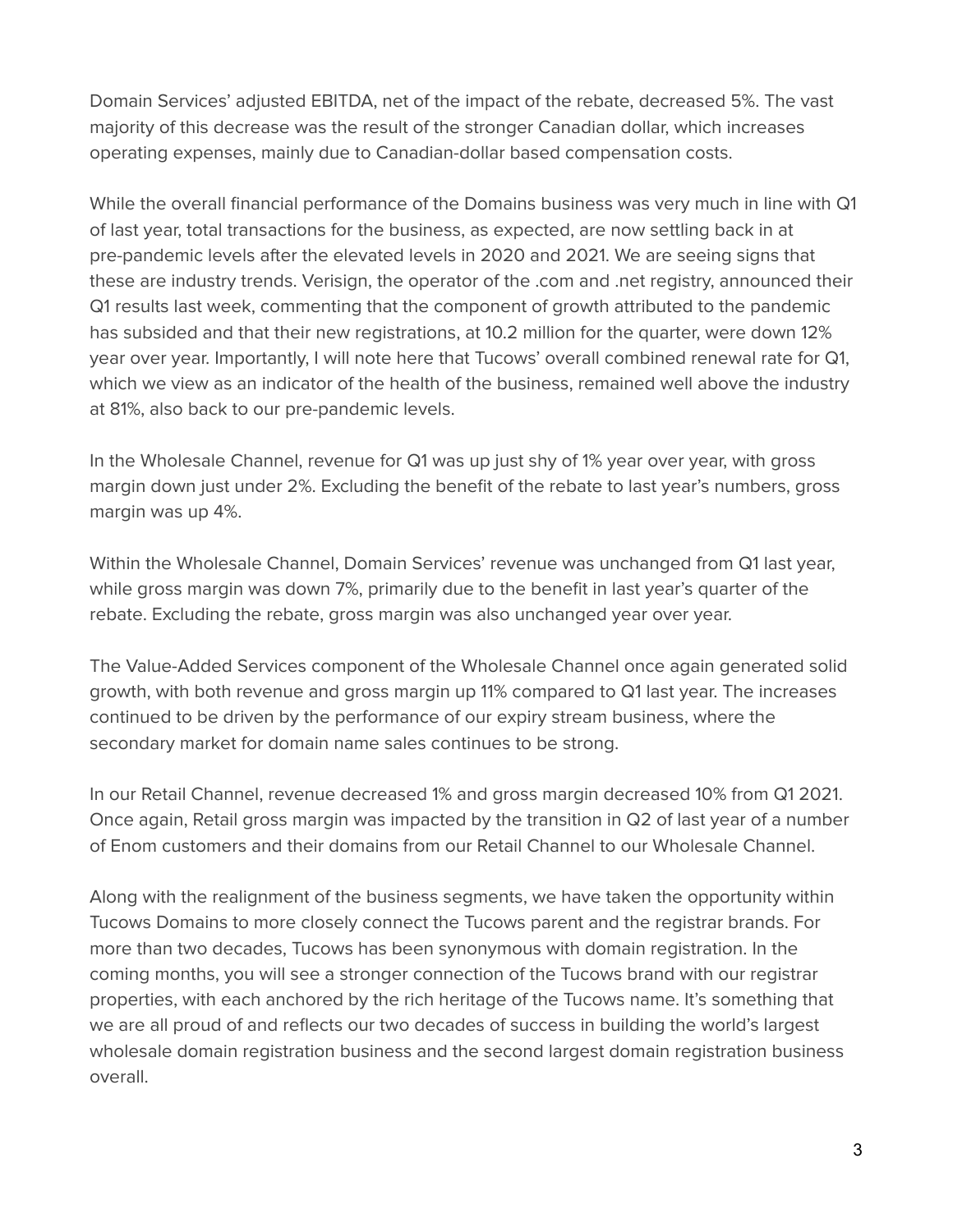Now over to Justin Reilly to report on Wavelo.

#### **Wavelo [Justin Reilly, Chief Executive Officer, Wavelo]**

Thanks, Dave, and hello TCX investors. I'm Justin Reilly, the CEO of Wavelo, and I'm excited to be delivering remarks to you for the first time. I joined Tucows in September 2019 following my tenure leading product at one of the world's largest telecoms. The problem Wavelo is solving falls into what is called the startup holy grail: a big, unattended, fragmented, low-NPS market where a solution solves a core issue for humans.

You've heard Elliot address the low customer satisfaction in telecom many times. The customer experience is abysmal, no customer is happy with their telecom, and no telecom is happy with their billing software. The market for telecom software is trending north of \$100 billion, and the move to the cloud is accelerating the last 30% of digital transformation. And I'm thrilled to be at the helm of this audacious effort to use the Wavelo platform to transform telecom and the connected experience for more humans worldwide.

Wavelo is, of course, the brand name we've given to our software platform business, formally launched earlier this year. It is organized as a wholly owned subsidiary of TCX with its own executive team and financials. It was launched not only with the advantages of the funding and resources of Tucows, but also with two formidable anchor customers: DISH and Ting Internet. Don't get me wrong—there is much to work through at this early phase of the business, but launching a new company under these conditions gives us a significant head start and a strong operational base to work from.

After launching in January, we snapped into operating Wavelo right away, developing operating principles and putting a management structure around the formerly named MSE business. And importantly, we brought on new people to round out our [leadership](https://www.prnewswire.com/news-releases/wavelo-expands-leadership-team-with-two-new-executive-hires-301525331.html) team. That now includes Hanno Liem, Chief Technology Officer; Neil Shah, Chief Product Officer; Michael Koenig, Chief Revenue Officer; Tom McGillivray, Vice President of Customer Experience; Joshua Bondi, Director of Finance; and Karaka Leslie, Head of People. The team has hit the ground running, with meaningful progress already being made on subscription management, early sales pipeline work, hiring and core feature development for the two platforms.

Currently the majority of Wavelo's revenues come from the work with DISH and their customers. Q1 2022 Platform Revenue was \$6.1 million, up from \$0.6 million in Q1 of last year, as additional platform fees and subscribers migrated to the platform. Professional services went from nil to \$0.8 million year over year.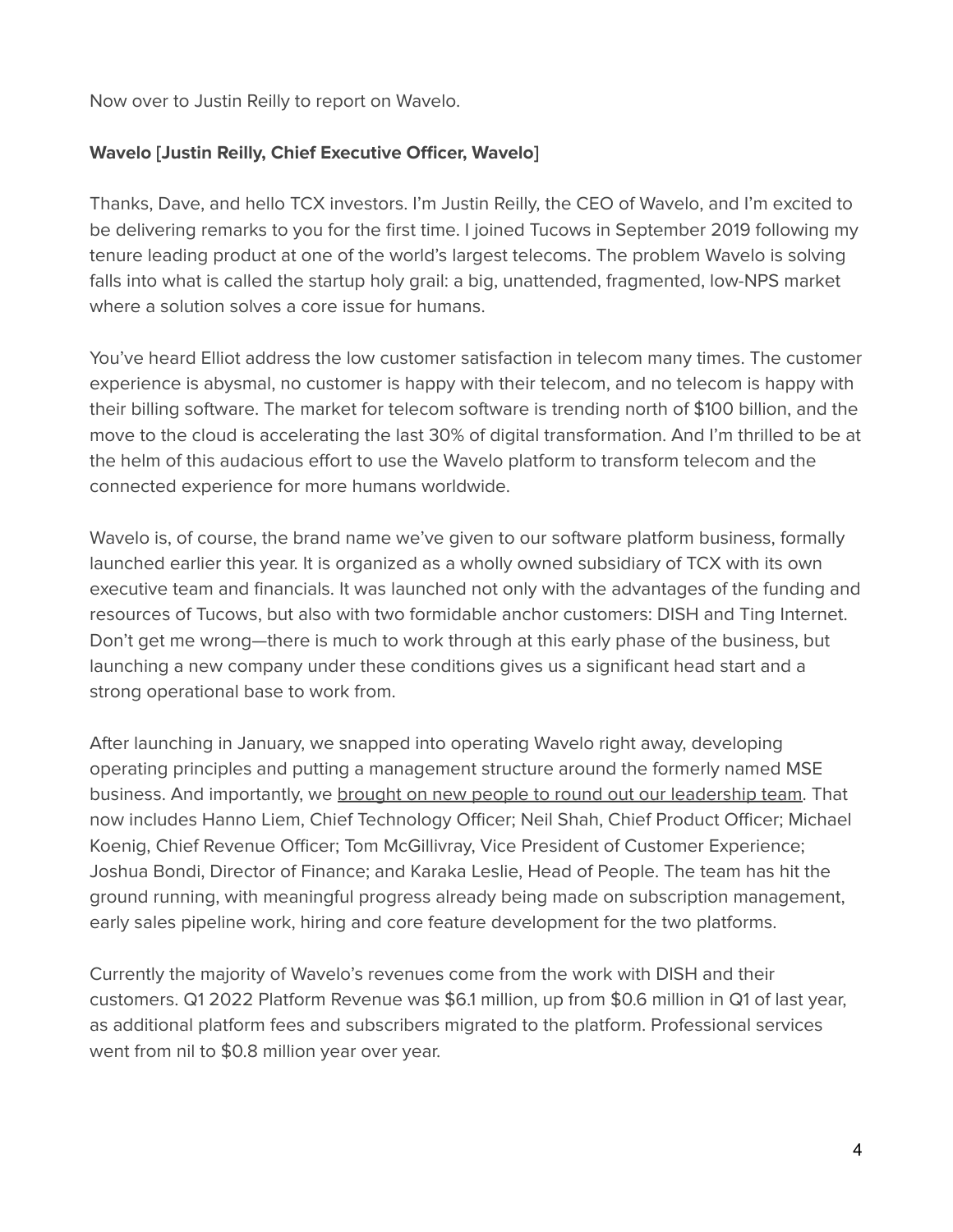As mentioned over the last few quarters, we are completing some one-time, strategic work for DISH. We are at the tail end of that professional services work as we support DISH in their 5G launch. Going forward, we will focus on subscription-based revenue as our growth engine. This revenue is sticky, predictable and, most importantly, aligns our success with our customer's success. Tucows Domains has proven that for many years in a much smaller market.

I understand you are all very interested in what the subscriber base coming from DISH will look like beyond Ting Mobile subscribers and the Boost migration. As always, we recommend consulting DISH's quarterly earnings reports and guidance. However, I will note one item from their Q4 2021 report. DISH's native 5G network–the world's first–is now live in Las Vegas, and, impressively, they are on track to have 20% of the US population covered, in over 25 major metros and 100 smaller cities, in June of this year. We're excited to support DISH in the Las Vegas launch as Wavelo is one of the first platforms to integrate with DISH's new native 5G network. We couldn't ask for a better partner and are bullish about their mission to disrupt the mobile market as we know it.

Having run a venture-backed startup before, I can tell you that the time I save not having to worry about fundraising allows me to operate the business with an obsessive focus on efficiency, growth and value. Both mobile carriers and ISPs are looking for an alternative to the legacy OSS/BSS providers. We are confident that we are the best choice, and we have proved it with the happy customers we created in both Ting Mobile and Ting Internet. There has never been a better time to start a telecom software company, and no better home for it than at TCX.

And lastly, I know many of you are interested in learning more about Wavelo. I would encourage you to visit our website at [wavelo.com](https://www.wavelo.com/) and read the white [paper](https://assets.website-files.com/61dd97b006465bc6f9da077b/6222871e5d6af6e0daab26b2_New%20networks%20and%20new%20services%20demand%20new%20telecoms%20software.pdf) we have posted there. I also look forward to any questions you may have from this script.

Thanks for listening, and now over to Elliot.

#### **Ting Fiber Internet Services [Elliot Noss, President and Chief Executive Officer, Tucows]**

Thanks, Justin.

Moving on to Ting Fiber. We continued our rapid growth in the first quarter and shared the news of our three largest new markets to date.

In Q1, we had 2,300 net subscriber additions, taking us to 27,800 in total. Our total for both Ting-owned and Ting Partner serviceable address additions were 7,000, taking us to 98,100 total serviceable addresses. Both were impacted by the typical Q1 weather effect.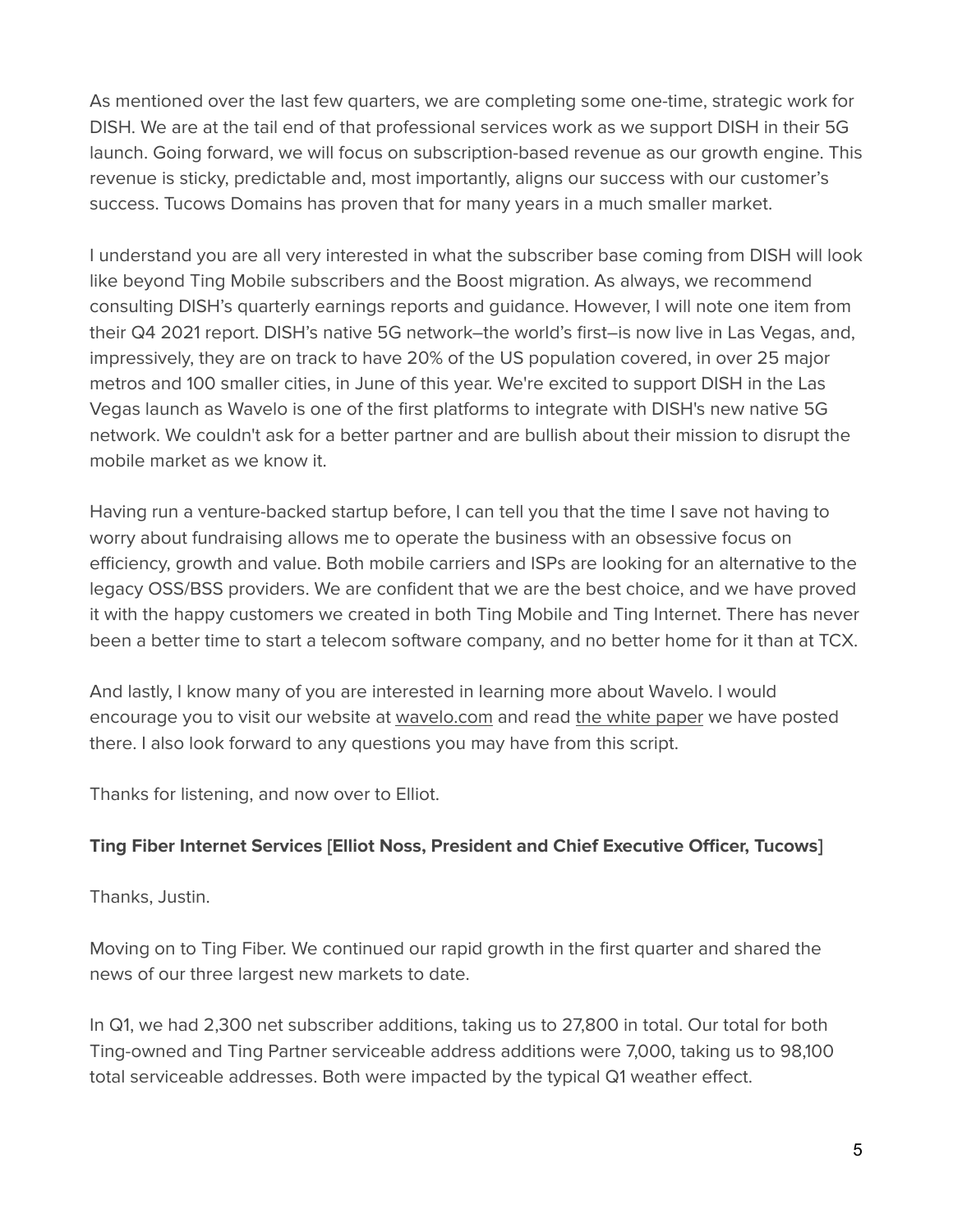Our fiber capex moderated due to weather in Q1 to just over \$14 million. We expect to be back to increasing construction pace and capex spend in Q2.

This quarter, we also announced three sizable new markets. In January, we announced that Ting would be the initial anchor tenant on a city-wide fiber network being built and owned by Colorado Springs Utilities. This would be our biggest market yet, with over 200,000 serviceable addresses. We hope for the first addresses from the utility to land in early 2023. In April, we announced that Ting will be expanding into Aurora, Colorado, a community of over 130,000 addresses, that will adjoin our network footprint in Centennial. When combined with our existing network and planned expansion in our southwest Colorado markets, that takes us to 400,000 potential serviceable addresses in our Colorado footprint. We are moving forward quickly in Aurora, with our first permit already filed and crews ready to deploy.

Also earlier this year, investors may have noticed that Ting was one of the finalists in the bid for a broadband franchise in Alexandria, Virginia, and we were undertaking negotiations with the city. Alexandria is a thriving city of 90,000 serviceable addresses and, thanks to regional initiatives like Amazon's HQ2, is experiencing growth and densification. Ting emerged as the final ISP in the process, and we are in the end stages of the negotiation with Alexandria, with the execution of the franchise, a formal announcement and start of construction all expected in Q2.

This is a unique quarter with over 200,000 addresses to be built and another 200,000 partner addresses announced. In a space where competition for opportunities is increasing, this is a fantastic accomplishment.

With this quarter's results, we will have our first look at some of the new disclosure I have been talking about, specifically a view of mature versu growth fiber markets and a look at the operating costs related to building the footprint.

First, the city-level disclosure. Telecom is inherently a local business. With a fiber build in any specific city or town, it will be unprofitable in the first 18 to 30 months and will then generate cash until long after we are all around—even the youngest of us. In the growth period, we engage in the most marketing; we are standing up a workforce to handle installs; we are finding new local facilities among other startup costs. And of course, we have very few customers.

Once we have operated for a couple of years, we pass a threshold into generating cash, and that cash generation grows until roughly the five-year mark, where it roughly plateaus. Beyond that, we will look for growth more from ARPU than from customer growth.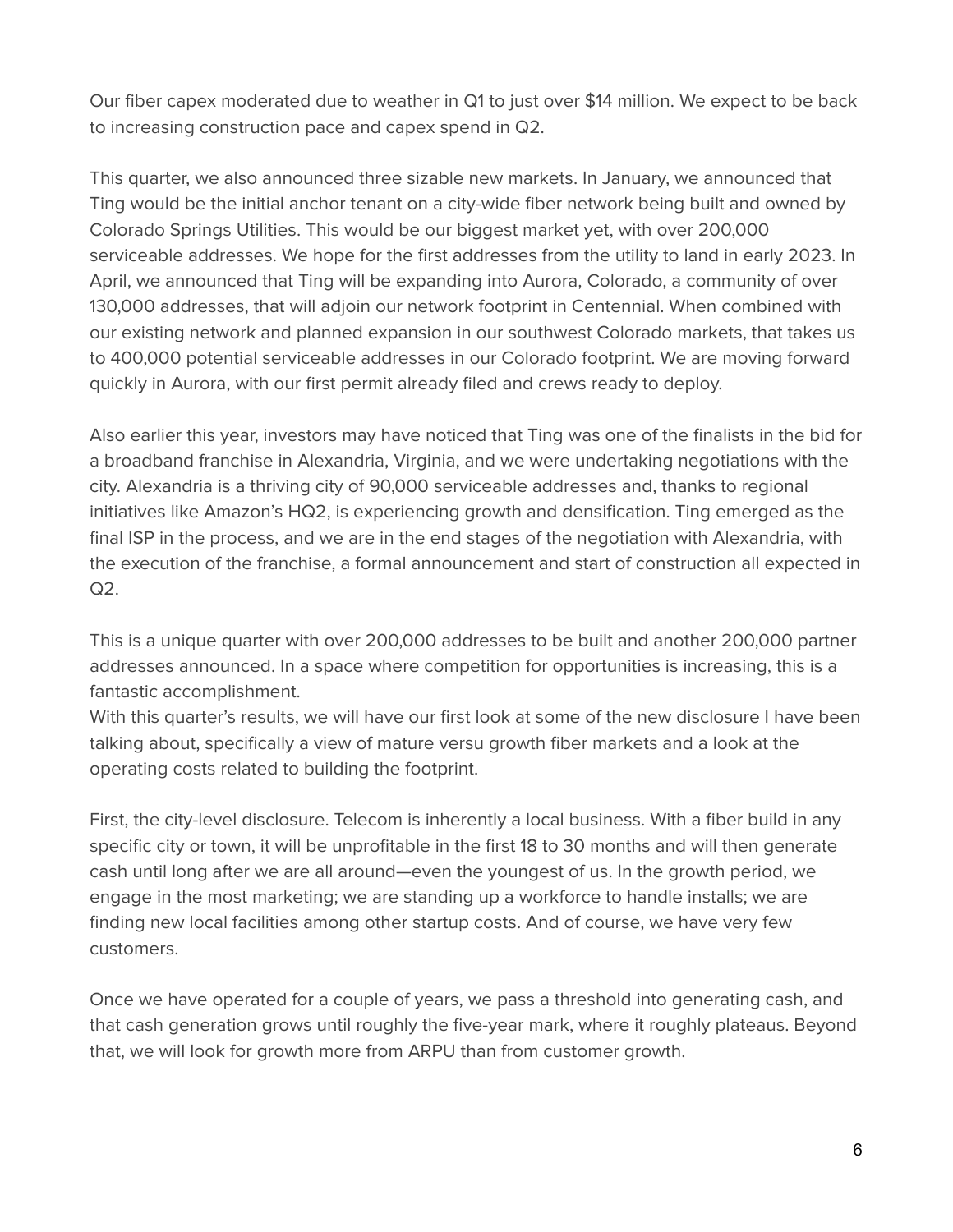For disclosure purposes, we are defining a mature market as one where the average age of addresses in the market exceeds two years.

In our first quarter looking at this disclosure, I will focus on two things. First, the cash generated from mature markets grew from Q1 2021 to Q1 2022 by over 80% to nearly \$2.6 million in the quarter. This gives investors a small window into the powerful cash generation potential of this business.

Looking at growth markets—those with average address age under two years—we see the EBITDA loss grow by over 40% to over \$1.4 million. For the next three to four years, as we ramp up our build pace and our launches, both these numbers will grow, with the loss from growth markets growing faster than the gains from mature markets. As those newer markets mature, we will see the trend reverse and cash start to powerfully flow.

Second, looking at the expense side, remember that most customer service, marketing and installation costs are covered at a city level. At a national level, we have two buckets of costs–"construction costs" and "national costs." The latter are costs on a national level for things like finance, HR, product management, and the national components of marketing and customer service. Think of them as the cost to build and the cost to operate. And remember, in each market, we will build for one to two years and operate for decades.

There is positive financial leverage in both of these cost buckets. With construction costs, we see leverage when comparing them to capex. A simple lens is to view the construction costs as overhead required to produce addresses. Thus, efficiency is in construction cost per serviceable address produced. With national costs, we see leverage when comparing it to the number of customers. A simple lens is national costs per customer. Thus, we are able to track the leverage and therefore the efficiency of this spend by looking at it through these lenses.

However, as Ting grows, these two buckets are growing significantly on an absolute basis. We are building a business to scale to much greater levels than it currently is. We are hoping to grow capex aggressively and create a larger footprint. Thus, these buckets are where you will see the overall loss get generated. This disclosure is a work in progress. We hope that this start point lets you see both the absolute growth in various categories, as well as providing some context to allow you to follow and evaluate them on a relative basis. We welcome comments here.

Investors will also note that on the Q1 KPI Summary, we are now reporting only serviceable addresses as our key network footprint metric for Ting and have retired reporting passed addresses. We added the passed address metric at the end of 2019 to provide better visibility into how our capex spend translated into build progress while we were experiencing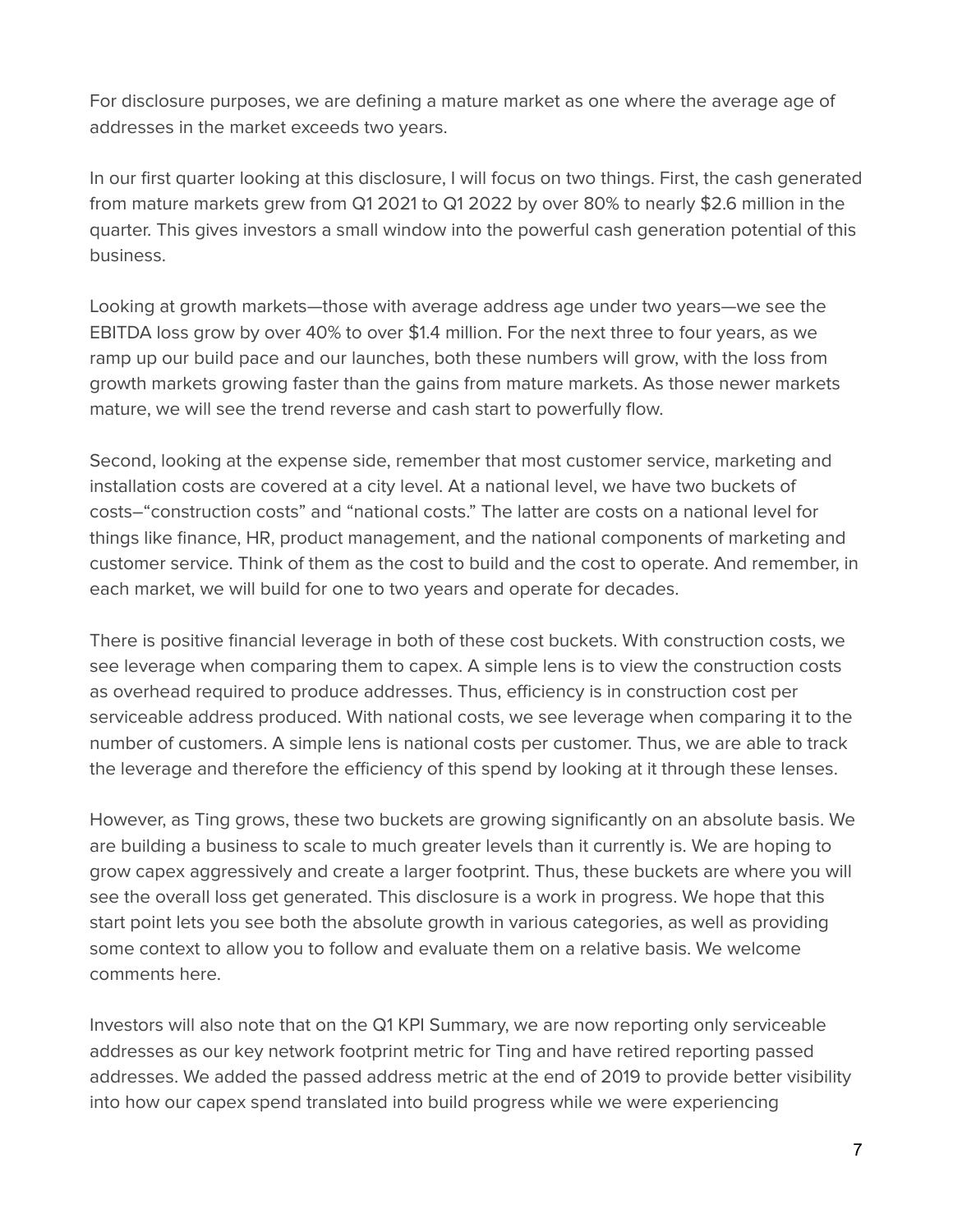significant lags in lighting addresses, primarily due to issues with data center construction. We are now reverting to disclosure more in line with the industry, and that is hopefully less confusing.

I'd now like to turn the call over to our CFO, Dave Singh, to review our financial results for the quarter in greater detail. Dave?

#### **Financial Results [Dave Singh, Chief Financial Officer]**

Thanks, Elliot.

Before I begin, just a quick note that the results for prior periods have been recast to reflect the changes we made this quarter to the reporting segments to make the periods directly comparable.

Total revenue for the first quarter of 2022 increased 14% to \$81.1 million from \$70.9 million for the first quarter of 2021. The increase was driven by strong growth in both Ting Fiber Internet Services and Platform Services–up 93% and 973%, respectively–which were partially offset by the expected decline in revenue from transition services with DISH, which, as Elliot mentioned, are now part of the Corporate category.

Revenue from Tucows Domains Services was essentially unchanged from Q1 last year.

Cost of revenues before network costs for Q1 increased 7% to \$49.4 million from \$46.2 million for the same period of last year, with the increase being less than the revenue growth due to the increase in high-margin Platform Services revenues. As a percentage of revenue, cost of revenues before network costs decreased to 61% from 65%.

Gross profit before network costs for the first quarter increased 28% year over year to \$31.7 million from \$24.7 million, with the increase due mainly to the higher margin contributions of both Platform Services and Fiber Internet Services. As a percentage of revenue, gross margin before network costs increased to 39% from 35%.

Breaking down gross margin by business, Domain Services' gross margin for the first quarter of 2022 decreased 4% from Q1 last year to \$19.7 million from \$20.5 million. As a percentage of revenue, gross margin for Domain Services was 32% compared with 33%.

Platform Services' gross margin increased nearly ten fold to \$5.9 million from \$0.6 million for Q1 2021, with the entirety of the increase being driven by revenues generated by the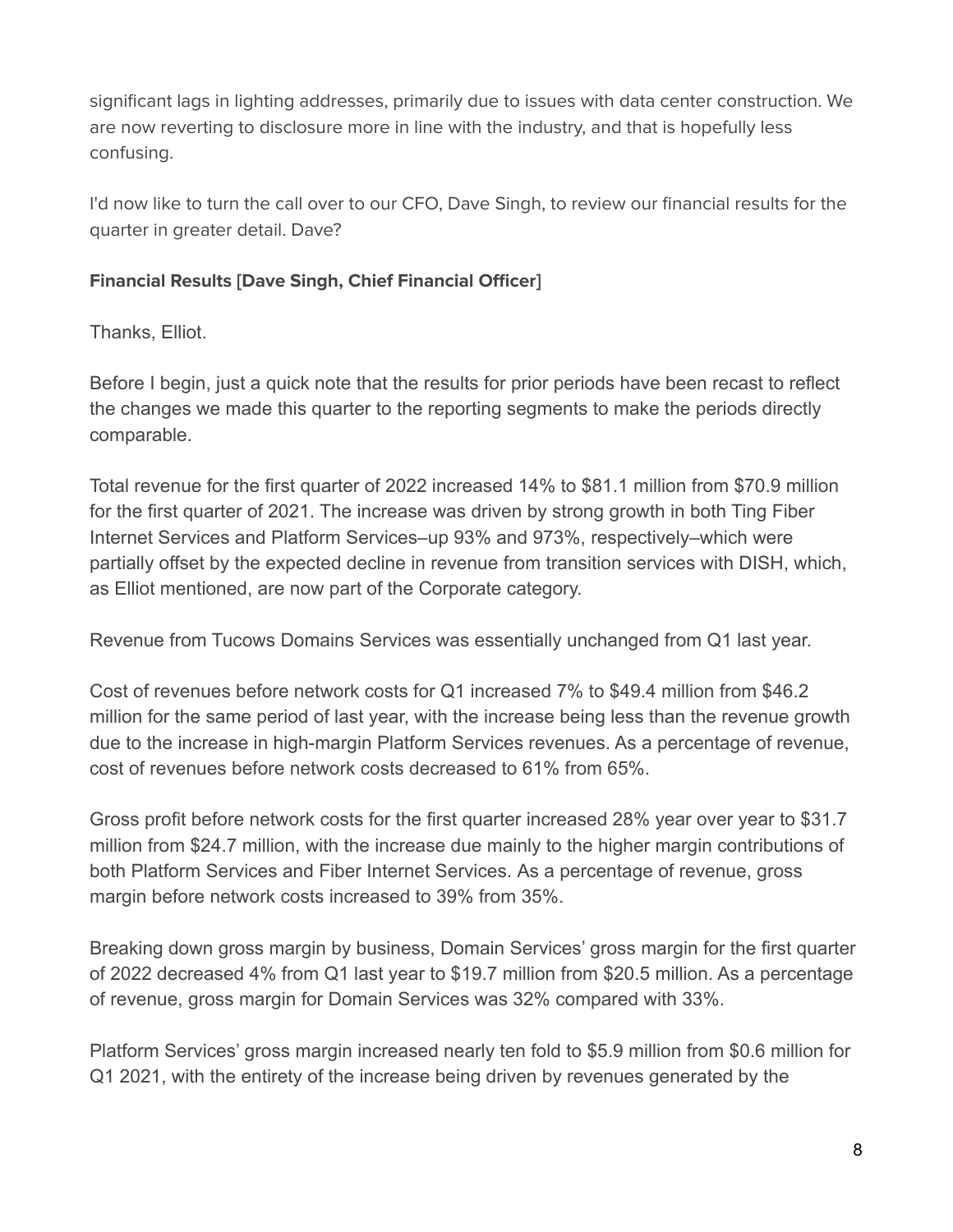underlying Mobile operator platform. As a percentage of revenue, gross margin for Platform Services was 86% compared with 87% in Q1 last year.

Fiber Internet Services' gross margin for Q1 increased 132% year over year to \$5.8 million from \$2.5 million for the same period of last year. I will remind you that gross margin for Fiber Internet Services is impacted by a number of factors and cost drivers that are incurred prior to subscriber revenue being generated that will cause some variability from quarter to quarter. These are detailed in my [second quarter 2021 prepared](https://tucows.com/wp-content/uploads/2021/08/2021-Q2-TCX-results-management-remarks-transcript.pdf) remarks.

As a percentage of revenue, gross margin for Fiber Internet Services expanded to 59% from 49%. The increase is primarily due to the timing of revenue relative to the incursion of costs, including utilization of our field and engineering labor related to the delivery of our network.

Network expenses for Q1 increased 45% to \$10.5 million from \$7.2 million for the same period of last year. The increase was driven by both the higher depreciation of our Fiber network assets as well as an increase in the workforce to support the growing Fiber network.

Total operating expenses for the first quarter of 2022 increased 40% to \$26 million from \$18.6 million for the same period last year. The increase is primarily the result of the following:

- People costs were up \$3.5 million this quarter, with increased workforce costs to support business expansion related to Ting Internet growth, including the first full quarterly inclusion of the Simply Bits team which joined this past November, as well the continued Platform Services build, and, to a lesser extent, the acquisition of the UNR assets and its development team in October 2021.
- Marketing costs increased by \$1 million, mainly driven by increased investments in the Ting Internet business, including Simply Bits.
- Professional fees increased \$0.4 million primarily related to regulatory and market development support for Ting Fiber.
- Facility and third-party contracting and support costs were up \$1.1 million, primarily related to Simply Bits, and stock-based compensation increased \$0.4 million. Other expenses including travel and credit card fees were up \$0.5 million driven by increased revenue and business activity.
- Amortization of intangible assets and loss on impairment of property and equipment increased \$0.5 million.
- And lastly, foreign exchange impacts increased expenses by \$0.2 million this quarter. Specifically, we did not have any mark-to-market remeasurements for our forward currency contracts that do not qualify for hedge accounting as we are not currently holding any such contracts compared to a gain of \$0.3 million in Q1 of last year, resulting in a year-over-year loss of \$0.3 million. In addition, we experienced a loss of \$0.1 million on the revaluation of foreign denominated monetary assets and liabilities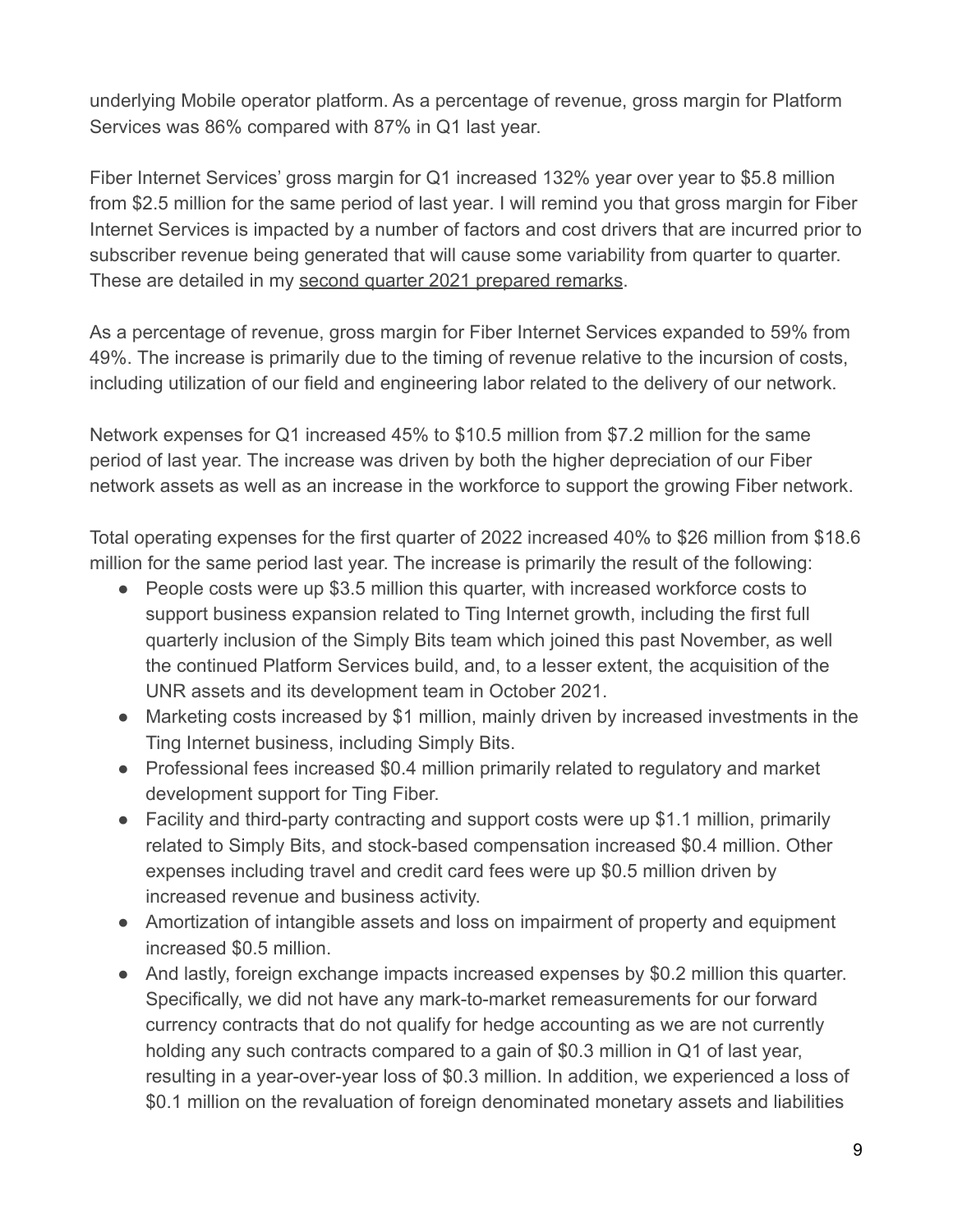this quarter compared to a loss of \$0.2 million in the first quarter of 2021, which had the impact of decreasing our expenses \$0.1 million on a year-over-year basis.

As a percentage of revenue, operating expenses increased to 32% from 26%.

We reported a net loss for Q1 2022 of \$3 million, or \$0.28 per share, compared with net income of \$2.1 million, or \$0.20 per share, for the same period of last year. The net loss was driven predominantly by the accelerated build of our Fiber network and ongoing ramp of internet operations as well as higher depreciation and interest expenses. Note our tax expense reflects our geographic mix, with taxes payable in Canada on our legacy domains business.

Adjusted EBITDA for Q1 was \$11.3 million, down 11% from \$12.7 million for Q1 2021. That total breaks down amongst our three businesses as follows:

- Adjusted EBITDA for Domain Services was \$11.8 million, down 11% year over year from \$13.2 million. As Dave mentioned earlier, a significant portion of this decline relates to an outsized rebate in Q1 2021.
- Adjusted EBITDA for Platform Services was \$2.0 million compared with a negative \$1.1 million last year.
- Adjusted EBITDA for Fiber Internet Services was negative \$4.3 million compared with negative \$3.9 million in Q1 2021, with the larger loss reflecting higher costs required to support the accelerated expansion of that business.
- And finally, the Corporate category had positive adjusted EBITDA of \$1.8 million compared with \$4.5 million in Q1 last year with the decline primarily driven by, and as expected, the lower earnout from the sale of the Ting Mobile customers to DISH. As customers continue to churn, lower transitions services margins and lower contribution from the mobile subscribers retained.

Turning to our balance sheet, cash and cash equivalents at the end of Q1 were \$6.2 million, compared with \$9.1 million at the end of the fourth quarter of 2021 and \$8.3 million at the end of the first quarter of 2021.

During the quarter, we generated \$5.4 million in cash from operations compared with \$14.1 million in Q1 last year, with the decrease being primarily due to increased prepaid expenses, timing of A/R collections and the recognition of a contract asset this quarter in the Platform Services business.

We also added \$16.5 million to cash via a further draw down on our loan, as well as \$0.5 million from the exercise of stock options.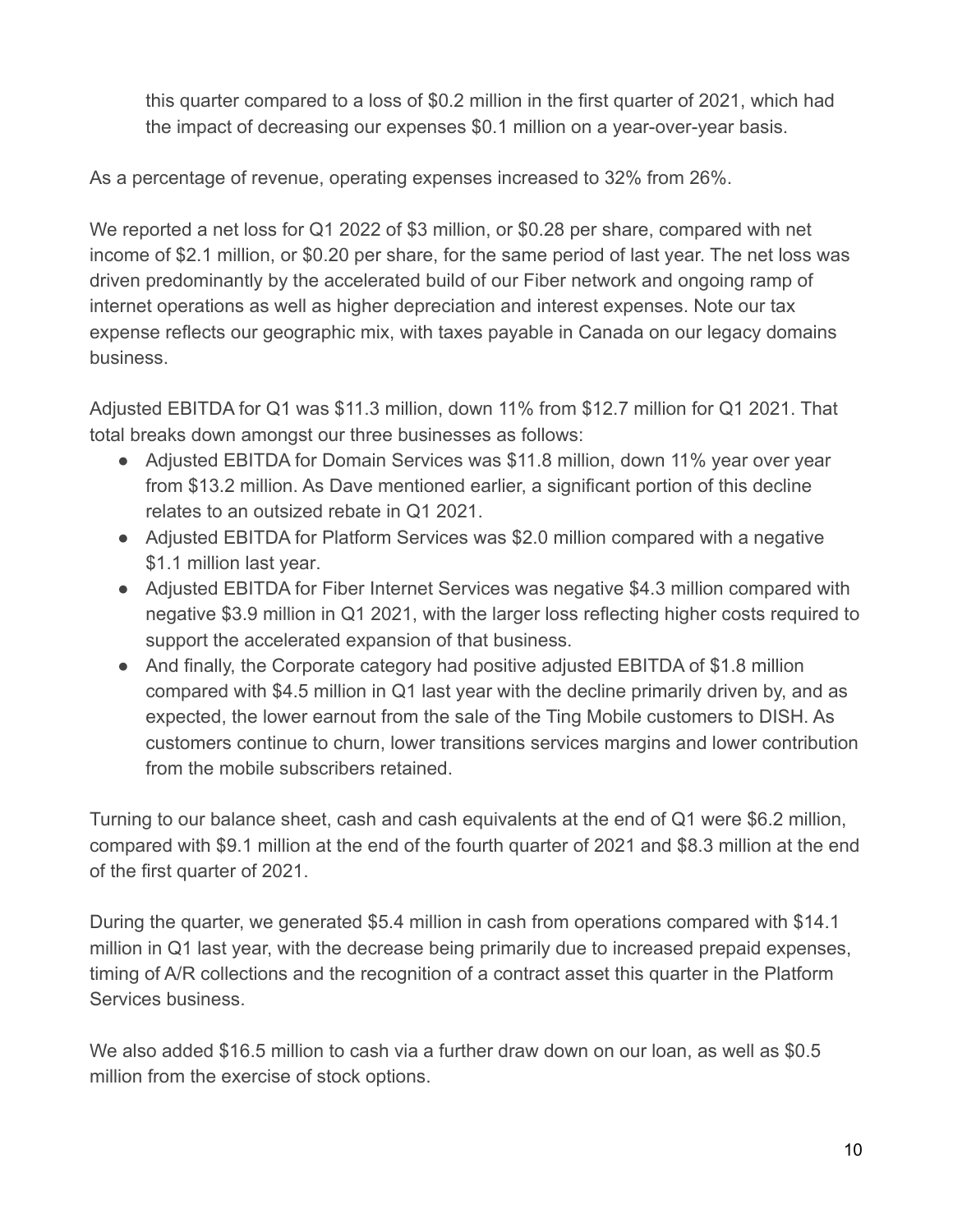These sources of cash were more than offset by our investment of \$23.1 million in property and equipment, primarily for the accelerated build-out of the Ting Fiber Internet network as well as the continued build of the Wavelo platform.

Finally, deferred revenue at the end of Q1 was \$152 million, up 3% from \$148 million at the end of the fourth quarter of last year but down 3% from \$157 million at the first quarter of last year.

That concludes my remarks. I'll now turn it back to Elliot.

## **Closing Remarks [Elliot Noss, President and CEO]**

Thanks, Dave.

I have been thinking a lot about the difference between when value is created and when value is realized.

Right now, for both Wavelo and Ting, there is a huge gap between the value being created and the value realized as reflected in the TCX stock price.

For Wavelo, telecom software is a new segment. Existing TCX investors have yet to fully learn it, and existing telecom investors have no idea who TCX is. And even at a purely financial level, it is difficult for investors to really understand or appreciate Wavelo until the DISH migrations are substantially completed and investors can get a better sense of what ongoing subscription revenue will look like.

For Ting, while the coax-to-fiber transition in the US is a unique, multi-generational opportunity—both in terms of the returns and in terms of how much capital can be deployed—it is a long-term investment. We are virtually alone as a public company competing with private-equity backed platforms for a reason. The fantastic returns are not realized for some time and are hidden by the financials until they become ripe.

A ton of value is being created, but it is a challenge to see it realized. We have been here before. In the late aughts and early teens, we had two businesses: Domains and Ting Mobile. Domains was generating solid cash and was winning in the market. Many of its competitors were starting to get squeezed by years of short-term choices while Tucows was making long term choices. The competitors were ripening on the vine into acquisition targets.

Ting Mobile, meanwhile, had clearly found a better mousetrap. We had a better offering that was not yet copied by the big incumbents, we had found some customer acquisition